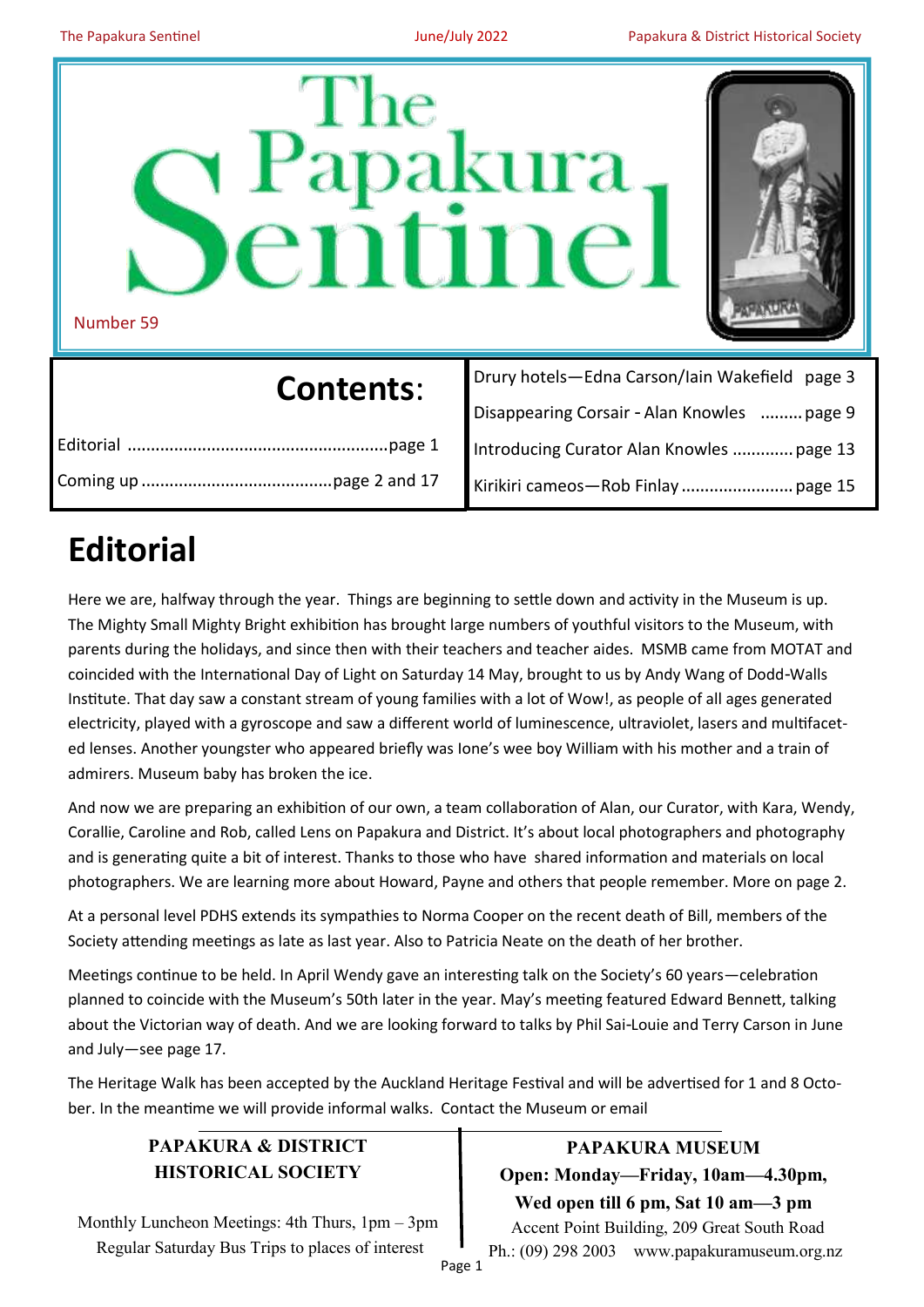pdhs@papakuramuseum.org.nz to express an interest; walks will be arranged.

In this edition, Kirikiri takes a back seat—some readers may be relieved. Edna Carson and Iain Wakefield have been collaborating on the story of Drury's hotels, and the first article is in this issue. Also our resident air buff, Curator Alan Knowles presents his first contribution, writing about a missing plane. And is interviewed for Sentinel. Kirikiri cameos feature a group of second generation gumdiggers and some sad tales.

### *Enjoy your reading*

# *Rob, Ed Walk Papakura's past*

## **Lens on Papakura and district**

### **Our next exhibition**

We are drawn to photographs and paintings because a picture can paint a whole history, and inspire new research. This has happened in the Papakura district. Thanks to the Museum's collection, to the generosity and interest of locals, and wonderful online tools such as National Library's Digital NZ (bringing together collections from all over the country), Auckland Library's Kura, and staff of Auckland Libraries and the Auckland Museum library, research over recent years has kept revealing photographers such as James Douglas Richardson, Albert Tattersall, Anne Campbell, George Hardy, Douglas Mills and Whites Aviation. Others like Des Howard and R Payne were working within the memory of many people. Others again, Trefor Ward and Sandra Cowley, have been commissioned to record aspects of our more recent past. So there is a story behind the selection of photographers.

Selecting photos has been challenging, because in some cases an abundance has opened up so many stories. The exhibition, which is being finalised, is the work of many people, including our manager Kay, who worries about the financing and is always part of the installation. Alan Knowles has taken on project management with real enthusiasm, and has reached out to other sources. My interest in the photographers, especially the Papakura-based ones, has been fed from the beginning and researched by Kara. Neville Williams, behind the scene, keeps producing amazing photos which he studies in detail. So many that bear the stamp of Alfred Tattersall, Mrs Campbell, George Hardy continue to surface out of Neville's pack. Wendy, with Corallie and Caroline, have enthusiastically explored our collection of cameras and other photographic materials and are planning the plinths. And there continue to be offers, too numerous to mention, usually beginning with: 'Would you like…' or 'I remember…' This will truly be a local exhibition about and by locals.

While acknowledgment is made of nineteenth century photographers, named and unnamed, who began the recording of local scenes and people, the exhibition is in four parts.

**Wide lens** follows the story of two Wairoa/Clevedon born photographers who became quite prolific—the professional Albert Tattersall recorded all aspects of Samoan life and history between the 1880s and 1940s; and James Douglas Richardson, amateur enthusiast, who deliberately set out to preserve scenes of old Auckland over the early twentieth century, very conscious that he was recording history.

**Local focus** is the story of three locals, Anne Campbell who recorded local life in the first years of the twentieth century, George Hardy who took over her role in the 1910s and early 20s, and the well-remembered Des Howard.

**Bird's eye view** owes its inspiration to flight and the pioneer Douglas Mills who flew low above the area before World War 2, and Whites Aviation, particularly Clyde (Snow) Stewart after the war.

**Professional lens** contains commissioned collections by Trefor Ward now of Hamilton, and Sandra Nicholls/ Cowley, which captured carefully selected views of Papakura in recent times.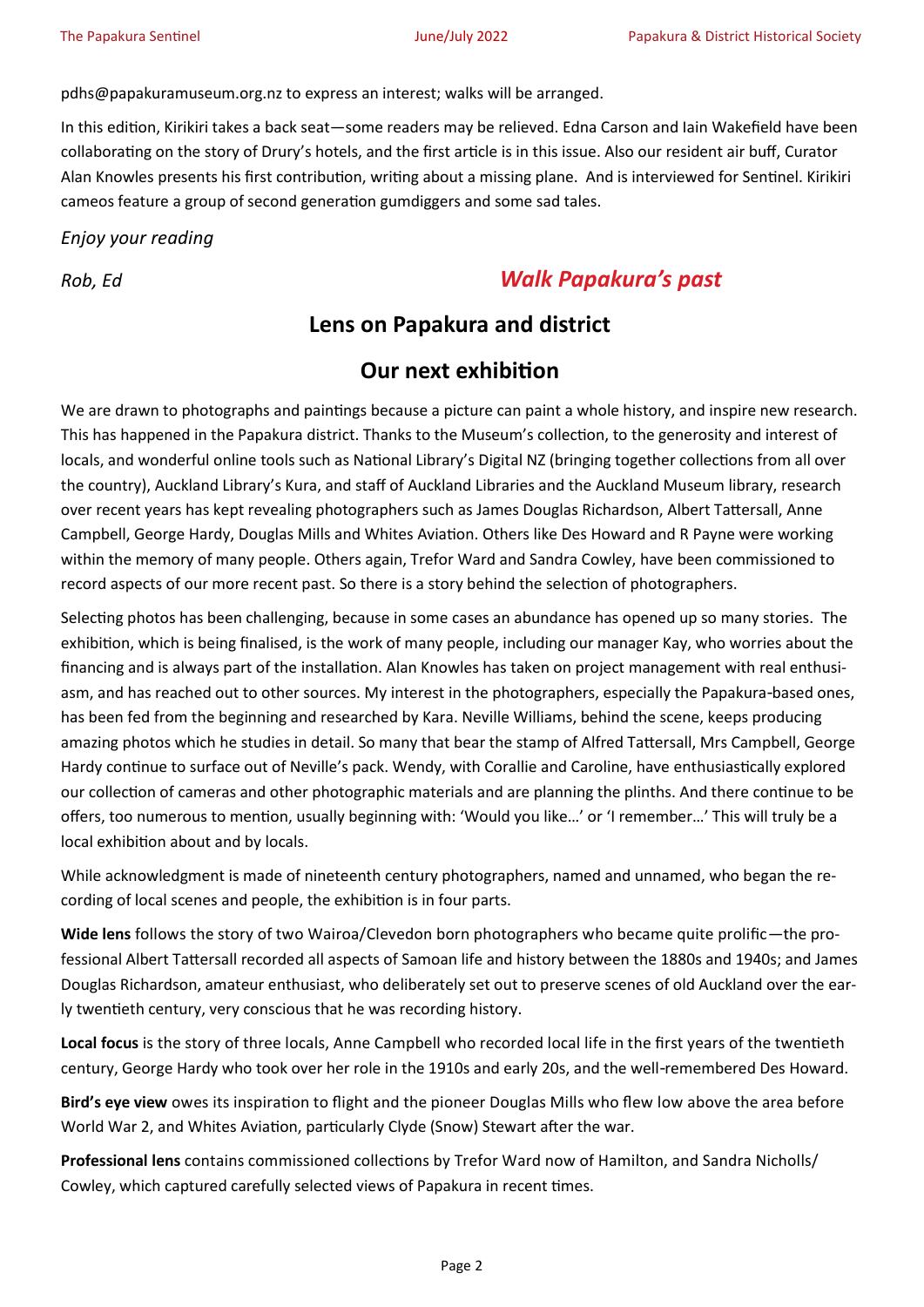# ON THE ROAD TO THE WAIKATO **DRURY HOTELS FROM 1855 (Part 1)** Edna Carson and Iain Wakefield

The first European settler in the Drury district was Thomas Runciman, who bought land there after crossing Slippery Creek with a dray in about 1850. Runciman and his family had arrived on the *Nimrod* in 1839 at the Bay of Islands from where they went to settle near Whangarei until the war with Hone Heke and his followers in 1845 forced the family to flee south. In 1853, soon after building a two-storey house on his land in Drury, Runciman's eldest daughter Jane married William John Young, son of another pioneering family. Young had earlier spent time in the California Gold Rush and had returned to New Zealand with sufficient funds to buy a nearby property, which he then farmed for a few years. He realised that Drury would soon become a place of importance after the land sales in the 1850s, as it was on the main route to the fertile Waikato region, either overland or by river.

He decided that a hotel could be a profitable venture and built a house which he knew would meet the requirements of the current licensing regulations. He was granted a publican's license in November 1855 and announced to the general public in January 1856 that he had obtained a license for his new house, the Farmers' Hotel, situated at the junction of Waiuku and Great South Roads, and that he had plans for 'the erection of a more extensive and commodious building' in the near future. At the time of this announcement, the property already contained 'a good dairy, well stocked poultry yard, completely fenced paddocks, stockyard and stabling' and he recommended it as an ideal place for travellers to spend time on their journeys to the bush, sampling while they were there his excellent range of wines and spirits.

He set about this project with enthusiasm and by late 1857 had completed the new hotel, now a large twostorey building, had opened a general store on the property and was also providing transport in a van to and from Auckland several times a week. At this time, his hotel was also being used as a venue for meetings of the Opaheke residents, as there was no other building in the district large enough to hold such gatherings. The following year, when the meeting of the Coal and Limestone Exploration Committee was held in his hotel, he took the further initiative of providing transport to convey any interested people to the coalfield itself some distance away. The hotel achieved even more recognition when it became the headquarters for geologist Ferdinand von Hochstetter's 1859 expedition to that part of the country, flying the Austrian flag in honour of this international expedition.

A photograph taken by Bruno Hamel, who was on the expedition and considered the hotel to be 'the last outpost of civilization towards the South', shows the Farmers' Hotel as it was described then: 'the bedrooms are lofty and well ventilated; the public dining-room is spacious and opens on to a wide verandah from whence a fine view of the country between Drury, Papakura, and the Manukau is had'.



Hamel, Bruno. Drury Hotel. Auckland Museum collection PH-ALB-84-p13-1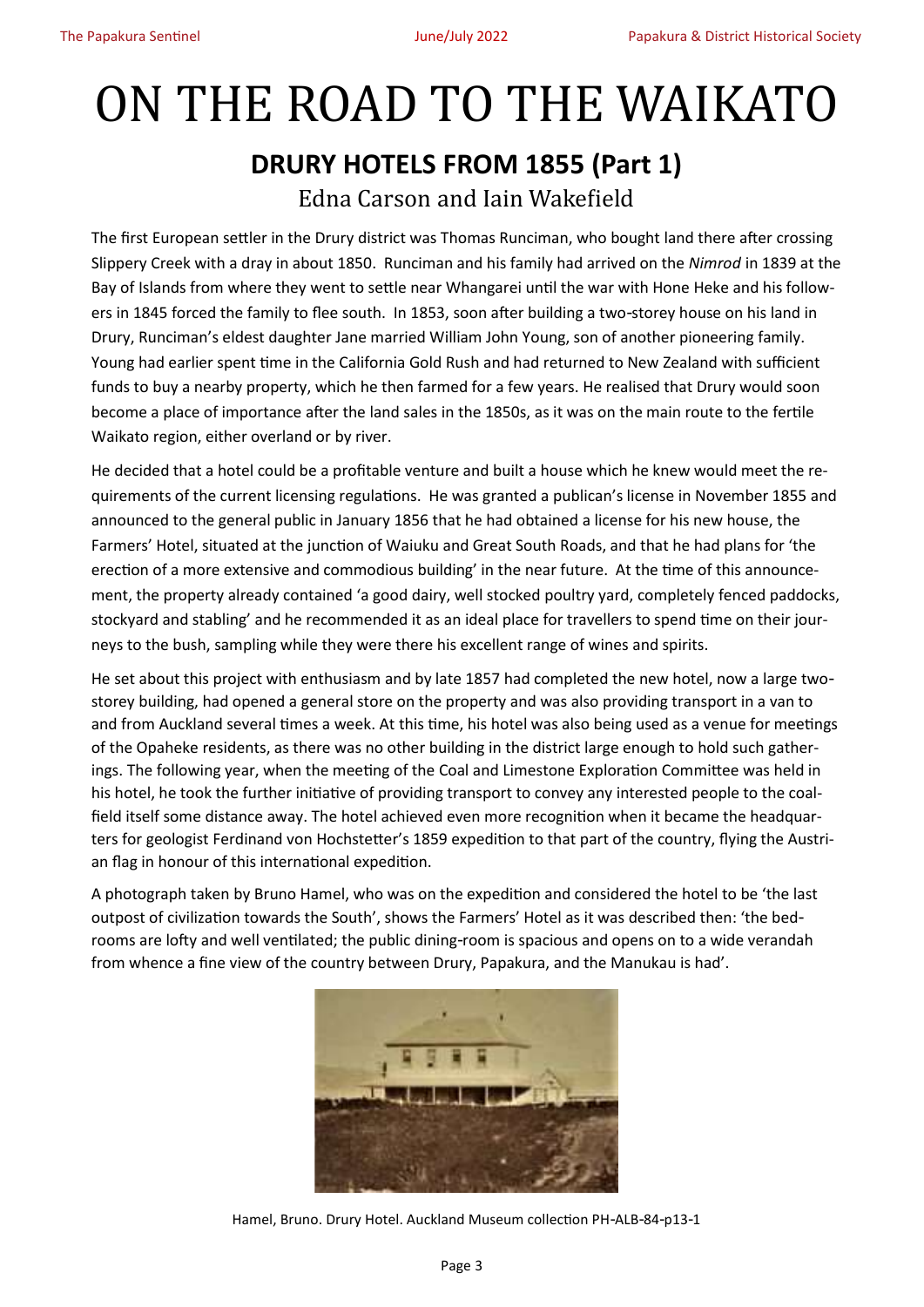There was again mention of the stabling and the saddle horses for both men and women, gig and dog cart which were available for hire, while passenger and mail vans were then running daily from his hotel to Auckland and twice a week to Waiuku and Mauku, other early settlements in the Franklin district.

During the next two years, as troops were gradually being moved to Drury in preparation for the invasion of the Waikato region, William Young ensured that the Farmers' Hotel became the social centre of Drury, organising the occasional horse race meeting on part of his property, while the hotel's Assembly Rooms were the venue for a Volunteer Ball. He also hosted Governor Sir George Grey and his party on their trip further south to the Waikato. However, he did suffer a setback when the stables were burnt down in February 1860 and these had to be rebuilt - arson was suspected. At this stage, like so many early entrepreneurs, he decided to pursue other interests, the acquisition of livery and bait stables in Auckland city to assist his transport operation, the purchase of the Grange property in Papatoetoe as a family home, and the establishment of stores and small hotels further south following the movement of troops to the Mangatawhiri and Waikato regions. He was no longer able to supervise all these undertakings himself, so evidently passed over the running of the hotel in May 1862 to William Wallace, who remained in charge until the hotel and 20 acres of land were leased for a year by James Mill for £400 from May 1863.

Mill renamed the hotel as the Farmers' Royal Hotel and managed it throughout the height of the Waikato War. One of the hotel's most notable lodgers for a brief period was Gustavus von Tempsky, who had given up gold mining at Coromandel to become the official war correspondent for the *Daily Southern Cross* based in Drury, where some of the British regiments were already in camp. While staying there he accepted an invitation from Lieutenant William Jackson, founder of the Forest Rangers, to join this group in August 1863 on an initial scouting expedition in the Hunua Ranges. After three days of living on basic rations and clambering through this rugged bush region, the party finally emerged at Drury to partake of a 'very welcome meal at Mill's hotel'. Von Tempsky later achieved fame as the commander of the second group of Forest Rangers. Meanwhile James Mill, as the current hotelkeeper, benefited from the increased patronage of troops stationed at Drury and at the same time, protection from a group of about 50 of these camping nearby.

The presence of so many British regiments and volunteer troops in Drury during this period of unrest, meant that the Farmers' Hotel, after being the only one in Drury for several years, found it had competition from two other licensed hotels. First to open was the Drury Hotel for which William Cronkshaw, a former builder and contractor, obtained a license in 1863. A year later, Charles Raven was granted a license for the Great South Road Hotel, a substantial hotel which he had built in 1864 at a cost of £1,500. For a few months, John Wilson ran a Temperance Hotel, though he failed in his attempt to get a license in 1864, as the Licensing Committee stated that his house was not finished and there were enough licensed premises in the district already. He evidently completed the house but in August 1865, the Temperance Hotel was advertised as a mortgagee sale with a nearly new building on the property.

After Mill's lease for the Farmers' Hotel expired, William Young transferred the license in September 1864 to Robert Dunbar, an experienced hotelkeeper from Sydney, and seven months later Dunbar was in turn replaced by George Godkin, who was to have a long and memorable association with the hotel. The hotel had evidently become dilapidated and badly conducted under Mill's tenure, and Young had to convince the Licensing Committee that these problems would be quickly remedied to bring it up to standard. Godkin's first priority on taking over the lease was to upgrade the hotel by doing extensive repairs and much-needed painting. However, as he too was feeling the effects of the downturn in business after the withdrawal of most of the troops from the district, he tried to attract new custom from people living further afield in both Auckland and Waikato - the Great South Road had now been widened and metalled that far – by advertising the comforts of his first-class hotel with its excellent stables, carriages and other transport for hire and well fenced paddocks for stock being driven to market. He also claimed that it was a 'most suitable retreat and place of recreation for picnics, private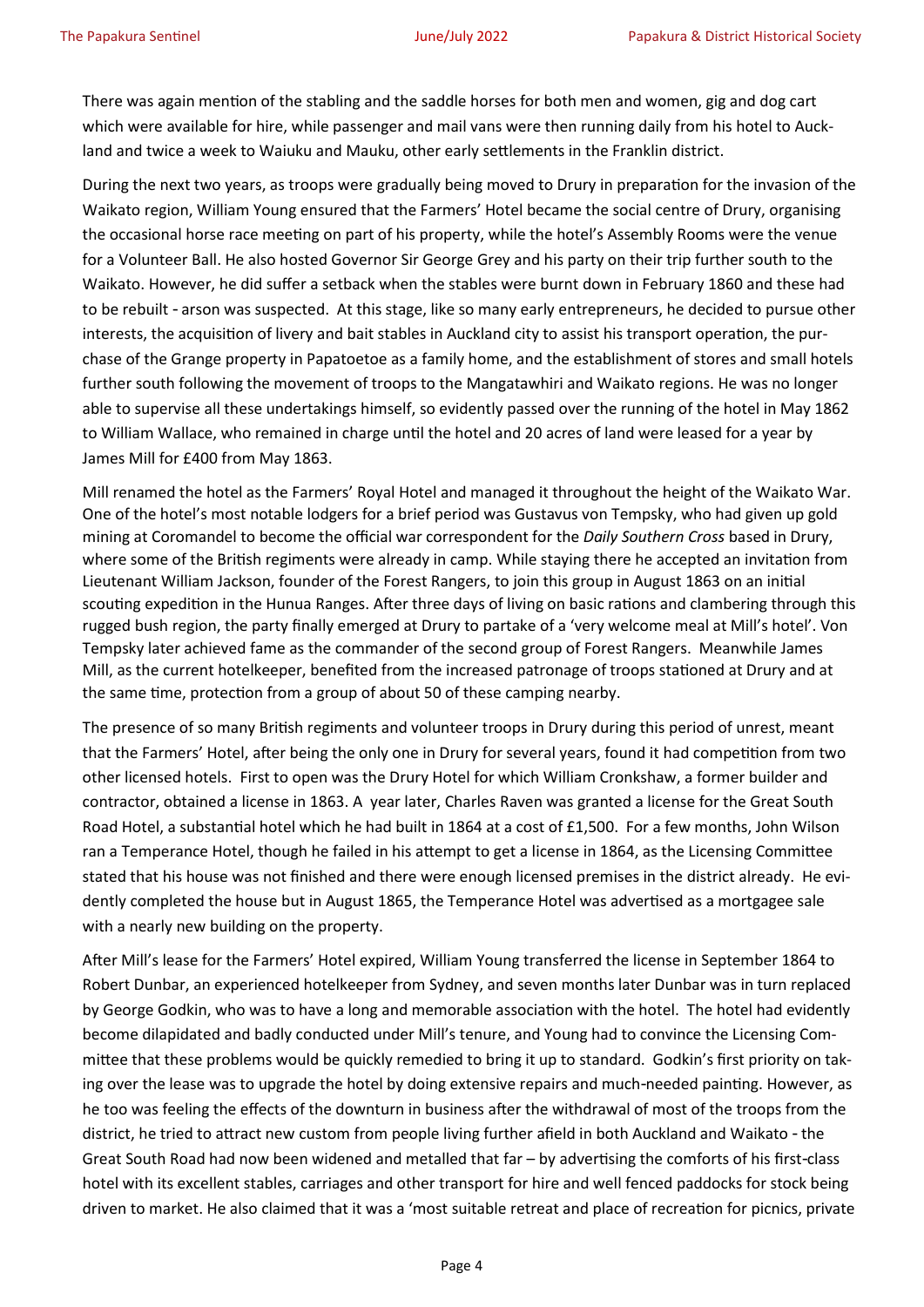#### functions and wedding parties'.



Farmers Hotel (prop. George Godkin). Auckland Libraries Heritage Collections 4-9148

In 1866, he and the licensees of the other two hotels had to re-apply for certificates to obtain their publican's licenses, which were issued by the Provincial Treasurer under certificate from the Licensing Magistrates. All were granted at the time, though the Drury Hotel's one had been transferred to Cronkshaw's wife Elizabeth. However, the magistrates had concerns about the license for the Great South Road Hotel, which had been transferred from Charles Raven to William Baker when the hotel was sold to him and John Morrin, an Auckland grocer, because Baker was not living on the premises himself and the public had no guarantee that the hotel would be conducted properly. The hotel happened to be empty at the time of the Licensing Meeting and had in fact been advertised to let by Morrin. It was Benjamin Castledine who then took up the lease and the hotel was reopened in August that year. Subsequently Baker was ordered to transfer the license to Castledine as the proprietor living on the premises, and the application for this transfer was made in April 1867. Castledine managed the hotel for some months and during his time as the licensee, he hosted Bishop Pompallier on his way south. The Great South Road Hotel became the preferred venue for any public meetings in Drury.

The Drury Hotel, soon after Cronkshaw transferred the license to his wife, was advertised for auction in June 1866 as 'a large house of twelve rooms, well built; the allotment on which it stands is 66ft x 276ft, a portion of which is cultivated as a garden. There is a good well, stabling for 14 horses, and every other convenience'. The freehold was also offered for sale later in the year. There were no buyers and the hotel remained unoccupied for some months, while Cronkshaw went to live on his nearby farm.

Early in 1868, not long afterwards and in rather suspicious circumstances, the Drury Hotel and the Great South Road Hotel both burnt down; the Drury Hotel on the 28th January and just over a month later, the Great South Road Hotel on the 29th February. Both hotels were insured and it was thought at the time that the owners or lessees might have had some input into their being destroyed. This was never proved and the verdict in the case of the latter was simply given as 'an act of incendiary by persons unknown'.

Although there was no longer any competition for the Farmers' Hotel, everything was not clear sailing for Godkin as it was a time of great unemployment, and 1868 witnessed the exodus of many men from Drury and the surrounding districts to the Thames goldfields, where they hoped to find work and make their fortunes. He found it difficult to meet the annual cost of £40 to renew his publican's license and was forced in 1870 to apply instead for a bush license, which had the reduced cost of £20.

The Farmers' Hotel then became the venue for all ratepayer and public meetings in the district, whether it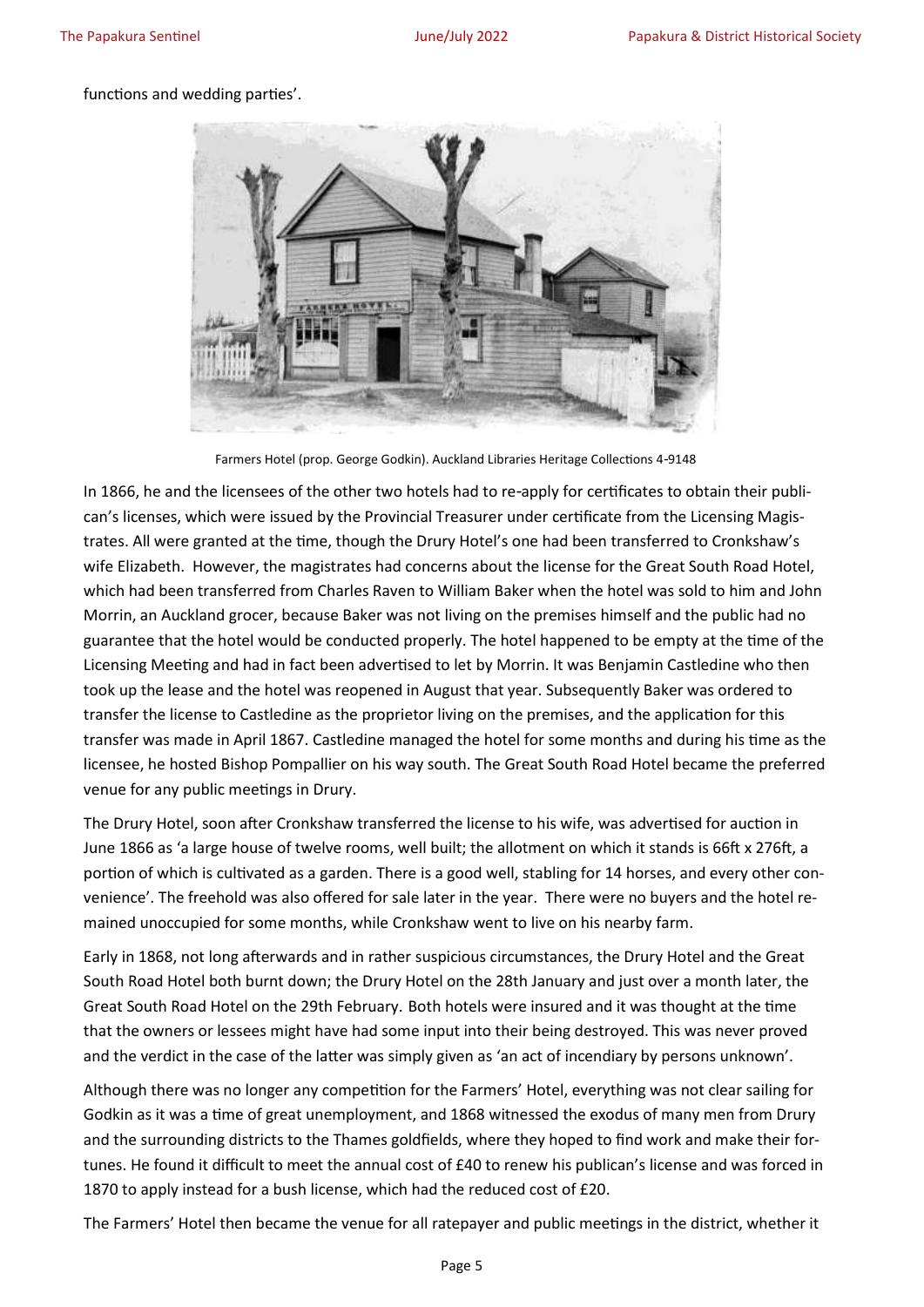was a matter of organising a monthly cattle market, erecting saleyards, or the formation of a volunteer Cavalry Corps. Visiting dignitaries such as Governor Sir George Bowen and the Catholic Bishop of Auckland, Dr Thomas Croke, lunched or dined there on their journeys south. It was the place where all the army and navy volunteers went to get their pensions, in addition to being used as a court house for inquests and trials, as well as a number of licensing meetings. Entertainments on Boxing Day and New Year's Day often took place within its grounds, and the Drury race meetings became an annual highlight.

However, it was no easy task being the proprietor of a country hotel, as Godkin was often called upon to deal with drunken patrons and he himself was arrested in January 1873 along with two other men for an assault on James Mallay, who was beaten up and later died in Auckland Hospital. After all the evidence had been heard at their trial, Godkin was later exonerated when it had been seen that he was merely trying to defuse the situation and had in fact arranged for Mallay to be transferred to Auckland Hospital at his cost. Nevertheless, this was an indication of situations that could arise when tempers and fists combined with an excess of alcohol got out of hand.

The death of William Young in April 1873 from an accidental shooting at his Grange Farm in Papatoetoe marked the end of an era in the hotel's ownership, though Young himself had not taken an active part in its running for many years. Godkin bought the hotel himself and retained the license for many years. New licensing legislation came into force in 1881 and it became necessary for all publicans to submit public notices for any new applications or transfer of licenses for hotels. Godkin's license was renewed without opposition for the next six years until on the 15th February 1887 the hotel was destroyed by fire. Fortunately the building was insured, as only a small amount of furniture and stock was saved. There had been an earlier scare in December 1884 when fire had been discovered in the downstairs area though there had been no great damage on that occasion.

With the opening of the railway to Drury in 1875, the Farmers' Hotel had seen increased patronage from day trippers, though it was sited some distance from the railway station. When Godkin decided to rebuild his hotel, he chose a site closer to the station (the present day shops at the roundabout). By March 1887 plans and specifications had been prepared by the prominent Auckland architect, Edward Bartley. In May that year the foundation stone for the new hotel was duly laid by Phoebe Godkin, his daughter, in front of a large crowd who had gathered earlier in the day for the monthly cattle sale. It is possible that Godkin himself had not been well enough to attend the function. It was he, however, who had made the application to the Licensing Meeting in June that year for 'the removal of the license to a new house near the entrance to the Drury Railway Station' and suggested its new name, the Railway Hotel.

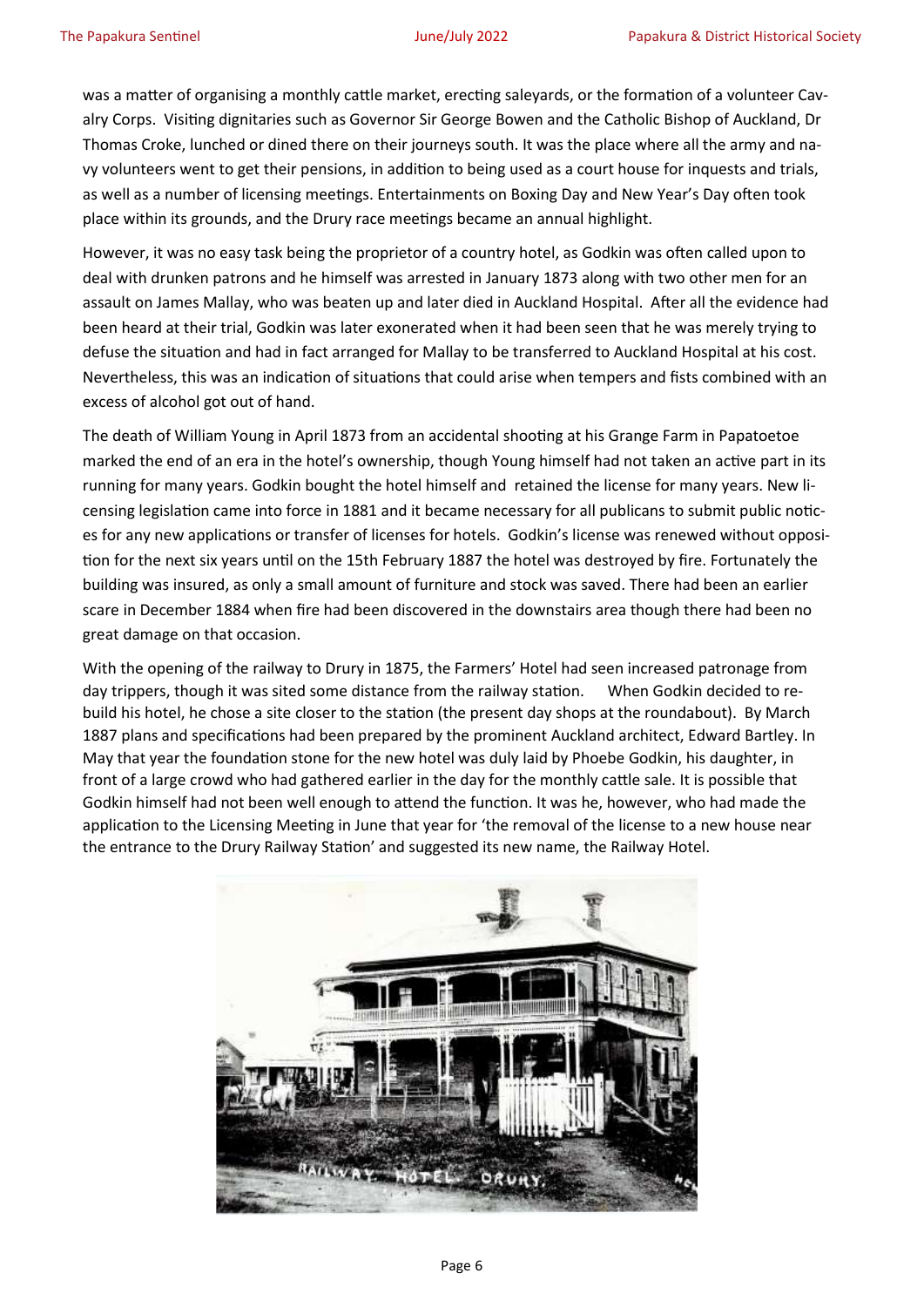#### A description of the new hotel appeared in the *Auckland Star* 7 October 1887:

The building is substantially built of brick, the three fronts being faced with pressed brick. It covers an area 55ft by 60, and contains 20 rooms all of a large size and lofty. A balcony and verandah, 8ft wide, run round the front and two sides. The entrance hall is 8ft wide, containing a bold staircase leading to the first floor. On the ground floor there are three sitting rooms, bar, and a large dining room, also good cellarage and a dairy in the basement. On the first floor there are two sitting rooms and nine bedrooms, besides bathrooms and closets. All the rooms have easy access to the balcony, and on this will be fitted up fire escapes, while all the bedrooms are well ventilated. Messrs Jones and Pollard were the contactors. Mr Mell being the sub-contractor for the brickwork.



Railway Hotel, Drury 1909

#### Archives NZ, R26104871, box 6, record 131

By 1889, Godkin's health was failing fast and he felt that he was no longer capable of managing the hotel, though he still took an active role in local affairs. He advertised the Railway Hotel as being 'to let' and finally his brother Thomas Godkin, who had been managing a hotel in Thames, moved to Drury to take over the license in June 1889. Thomas ran the hotel until 1894 while trying to resolve some rather messy matrimonial affairs. At the height of these problems, he applied to transfer the license to his nephew George Godkin Jnr but this was not granted as George was under age and unmarried. However, he was successful in transferring the license for a brief period to William Donald at the quarterly Licensing Meeting in December that year, before it was transferred back to him midway through the following year.

While this was happening, George Godkin had died on the 8th November 1891 after spending the last months of his illness at the Royal Mail Hotel in Auckland. When his estate was being wound up, the following notice appeared in a May 1895 issue of the *Auckland Star:*

#### **Important Sale of Freehold Property.**

The Railway Hotel together with 42 acres of Land adjoining it, on which are Stables, Store, and other Buildings, situate near the Drury Railway Station. Also a Section of Land containing about 90 acres known as the Drury Racecourse securely fenced, subdivided, and having a running stream of water in all seasons. The above is a Free Hotel.

The hotel itself was eventually bought by Hancock & Co in June 1895 for the sum of £2,950 to add to that company's existing portfolio. However, bidding for the land with the Drury Racecourse did not reach the reserve price of £4 10s an acre and was passed in at the auction to be sold later. During the latter part of the 1890s, the Railway Hotel was a very welcome stopover for rugby teams riding home after their matches in the Franklin Rugby Union, as players came from places as far away as Clevedon, Bombay, Pukekohe and Tuakau.

Thomas Godkin continued as the licensee for another few years until an application was made in May 1899 by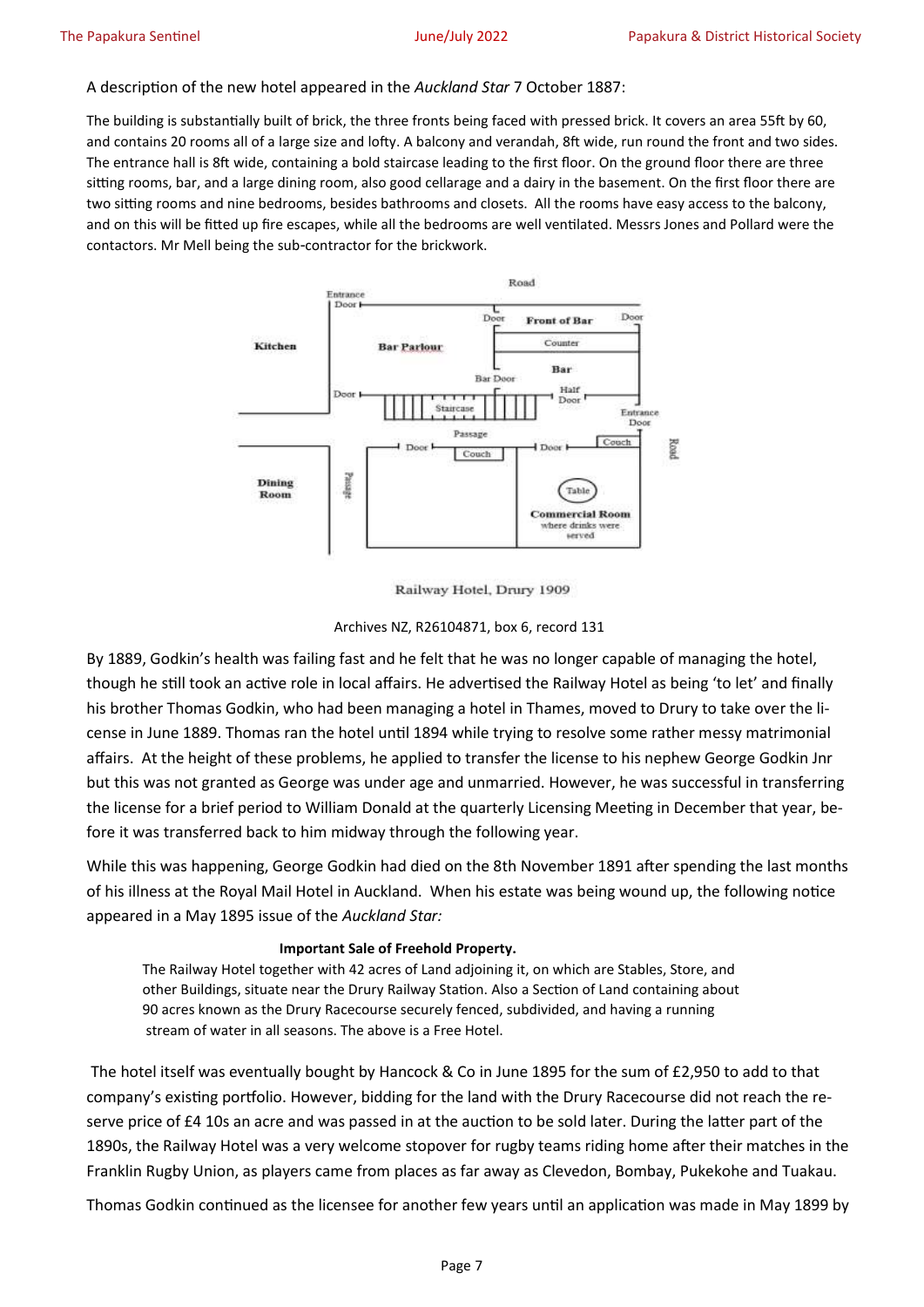Alfred Caleb Pulleng to take over the license from him. Pulleng's management of the hotel was short lived, as his young wife died tragically early in 1902 and feeling unable to carry on without her help, he in turn transferred the license later that year to Sidney Laycock. From then until 1909 when there was a meeting regarding the reduction of hotel licenses in the Manukau Licensing District, there were several licensees and a number of repairs were undertaken by the owners to improve the unsanitary conditions and meet the requirements of the annual inspection of fire escapes.

At the time of the 1909 Licensing Meeting for the reduction of hotel licenses, the licensee of the Railway Hotel was Harriet Dingle, a widow with a family, and this hotel was one of those under review for closure. She was rather concerned as to the outcome of this hearing. Earlier that year she had been convicted of selling liquor in prohibited hours, namely serving drink to a non-resident visitor on a Sunday, a charge which had been instigated by a farmer from Pahiatua out of spite. An appeal against the charge resulted in it being overturned. Six months later, she 'won £100 from the complainant because he had slandered her by suggesting that she had been unduly intimate with his brother' who had been staying at the hotel. Her concerns proved to be groundless. Whether it was because of the lengthy submission by her counsel, Fred Earl, or the evidence given by local residents as to the hotel being well conducted, and its being a necessity for the travelling public and drovers taking stock to market, the hotel was one of the three in the district to retain its license while the Wairoa Hotel at Clevedon and two others lost theirs.

Harriet Dingle moved from Drury to a hotel in Onehunga in March 1911 and David Joseph Jackman succeeded her as the next licensee. Management of the hotel from then onwards was undertaken by a succession of licensees throughout World War I with its restrictive War Regulation Acts, which confronted immorality as never before, by regulating the sale of intoxicating liquor to women, suppressing prostitution and aiming for the prevention of venereal disease. These regulations, as well as the introduction of six o'clock closing in December 1917, naturally affected those working in hotels to a great extent. This was the situation until 1928 when licensees changed frequently with only William Charles Waugh and Samuel Robertson holding the license for more than three years. From time to time the Franklin Licensing Committee expressed concern that the facilities at the hotel were not up to the standard expected in a hotel of its size, in particular that there was no proper water supply – domestic water came from the roof into tanks and water for general purposes had to be hand pumped from a well on the property – no hot water for washing glasses, no electric light and the bathroom and toilets were unsatisfactory, because there was no drainage system for the disposal of effluent which satisfied both the Franklin County Council and the Health Department. The owners did take steps during these years to rectify the problems and a satisfactory report was given in July 1928 when the license was renewed.

### Part 2, by Iain Wakefield, to be continued in the next issue

Sources:

Morris, Nona. Early days in Franklin. Franklin County Council [and others], 1965

Stowers, Richard. Forest Rangers: a history of the Forest Rangers during the New Zealand Wars. The Author, 1996.

National Library of New Zealand. PapersPast articles relating to the Farmers' Hotel and Railway Hotel and other Drury hotels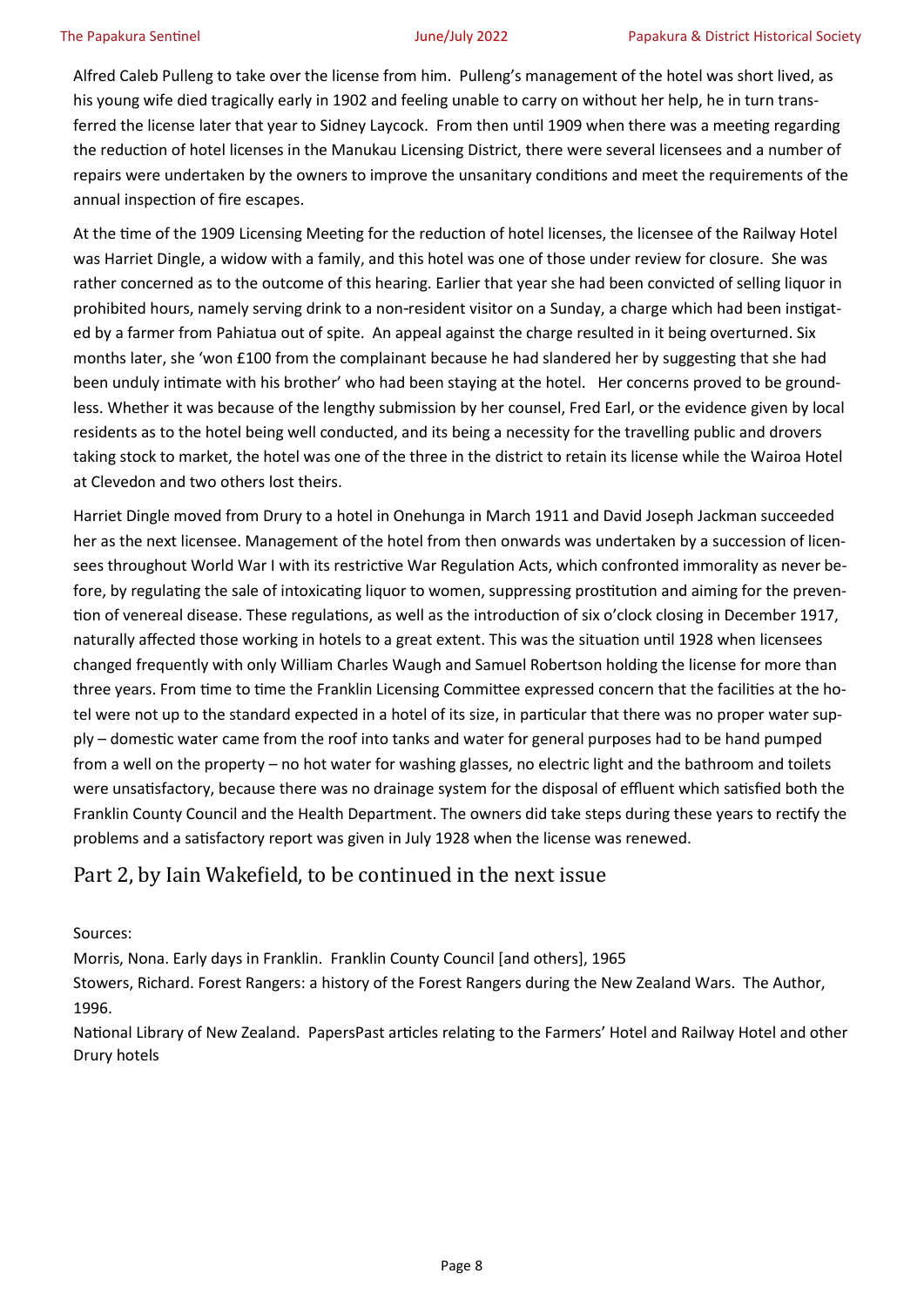# **The disappearance of RNZAF Corsair NZ5544**

#### **By Alan Knowles**

On the night of Sunday April 15<sup>th</sup> 1945, No. 22 Squadron of the Royal New Zealand Air Force (RNZAF) lost two Corsair fighter aircraft and their pilots. Whilst undertaking night flying training one of the Corsairs, NZ5353, flown by Flight Sergeant Alan Mortimer radioed to say that he was bailing out of his aircraft. Mortimer's burnt-out aircraft was quickly found, and his body was located the next morning. The other Corsair, NZ5544, flown by Sefton Clyde Joseph Ferrick requested a clearance to join the Whenuapai circuit for landing but failed to arrive at the base. Ferrick disappeared without trace and to this day the aircraft is one of the 16 planes that are classified as missing without trace in New Zealand. Ferrick was 23 years of age when he went missing and by that time had completed two South Pacific tours with the squadron.

No. 22 Squadron was at that time based at Ardmore Airfield with some exercises being conducted at Whenuapai Air Base. Prior to the squadron heading to Whenuapai its commander Squadron Leader James Ralph Court (a veteran of the Pacific war and early member of the Auckland Gliding Club at Drury) obtained a weather report from the Ardmore meteorological station that would cover the night's flying activities, which would run from 6.00 pm to 1.00 am. The report predicted a few scattered showers but improving from 10 pm. S/L Court took off at 6.30 pm and noted that there were a few isolated showers and a clearly visible horizon with conditions improving throughout his flight. Also taking off then was F/S Donald McNab, in NZ5544, the aircraft Ferrick was to use later that evening, who reported that the aircraft performed perfectly in all aspects of the flight. McNab also reported that he was able to call both Ardmore Direction Finding (D/F) and Whenuapai tower during his flight without fault. The aircraft were delayed from taking off after 8.00 pm due to rain but just before 9.00 pm the rain stopped and Ferrick took off in NZ5544 at 9.55 pm and climbed into the night sky.

After he returned, S/L Court went to the control tower to join other personnel located there to oversee as well as supervise the operations. Not long before 10 pm the duty meteorological airman made a report that a cloudbank was forming in the direction of the Waitakere Ranges. He was concerned that if the cloudbank progressed onto the airfield it would impede aircraft landing for at least 30 minutes. With reports of heavy showers nearby and with nearly all of the night flying activities completed Court issued instructions for all aircraft to be called in, with no more take-offs or landings to be undertaken. This instruction was radioed to Ferrick, and acknowledged.

At 10.20 pm Ardmore D/F contacted Whenuapai tower to say that Mortimer, who was flying Corsair NZ5353 had stated that he was bailing out of his aircraft on a bearing of 120 degrees from Ardmore. Court straightaway initiated search proceedings and a short time later a resident living along Mangatangi Road west of Kaiaua contacted Ardmore D/F to report that an aircraft had crashed into a hill located behind his house. Then, at approximately 10.30 pm, Ferrick contacted the Whenuapai tower and requested a clearance to join the airfields circuit and requested the latest weather report. Another of the squadron's pilots F/S Wellington radioed Ferrick to inform him that the cloud base was 1500 feet. Ferrick failed to acknowledge Wellington's report but contacted the tower about another matter, which was the recall of another pilot F/S N.M. Quarrie. Those who were on duty in the tower that night felt that Ferrick was close to the aerodrome when he called due to the strength of the signal. Wellington described weather conditions as being good with only half cloud cover with large patches of stars visible and had no problem orientating himself.

Moments later a Corsair passed over the airfield at approximately 700 feet, and was immediately taken to be Ferrick's. A pilot then requested permission to land, and the controller answered the call with "You are number 1 to land on runway 22". This was acknowledged with "roger out". Quarrie then joined the circuit and was given clearance to land as number 2 behind Ferrick. Wellington, who had landed his aircraft at that moment, picked up this call and realised he had been mistaken for Ferrick. Wellington did not correct this misidentification as he was pre-occupied, and never brought this to the attention of the controllers until questioned later. The controllers assumed therefore the Corsair that had landed before Quarrie's was Ferrick's.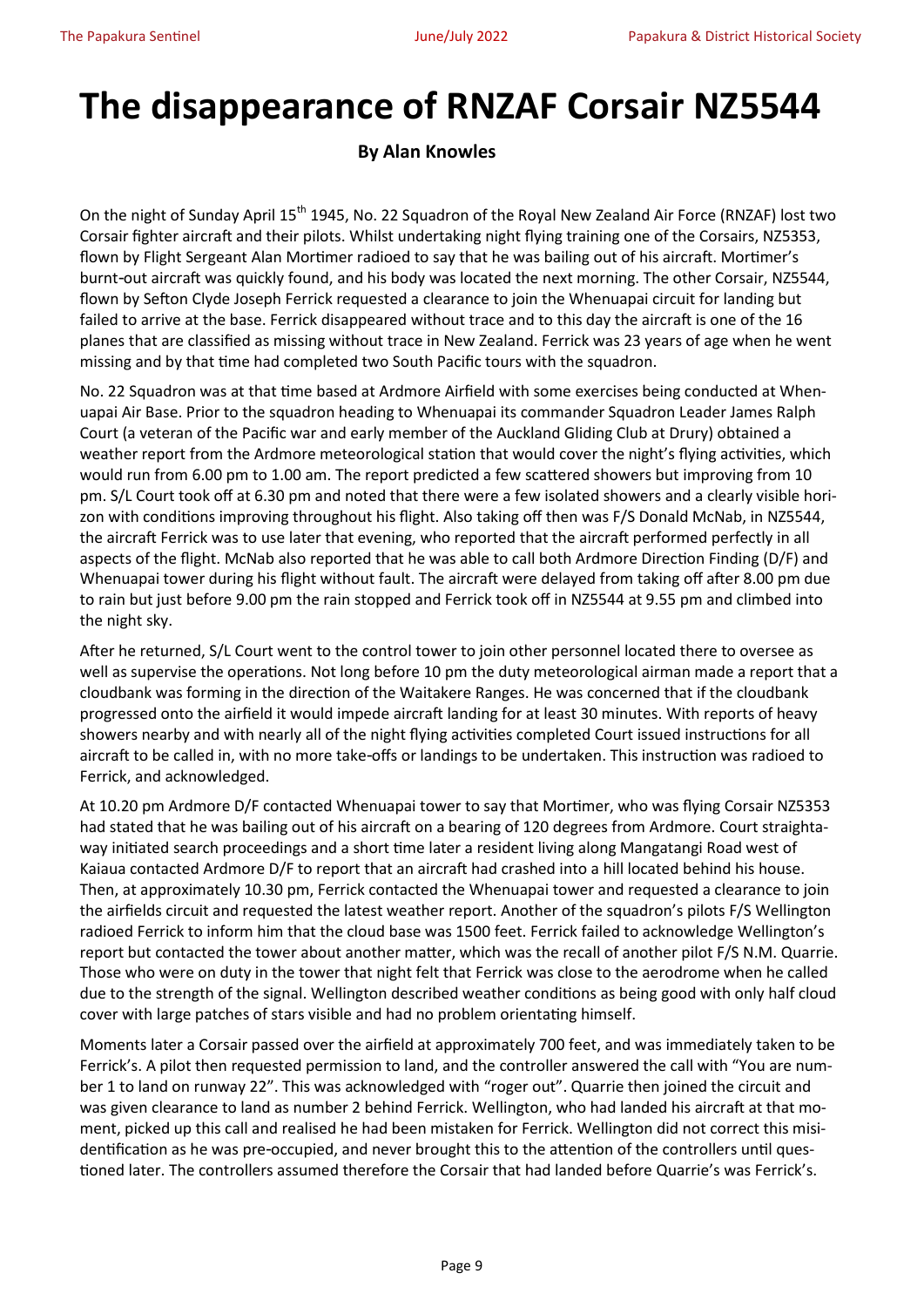

Air to air view of a formation of Corsairs flying from RNZAF Station, Ardmore. Courtesy of the Air Force Museum of New Zealand.

With attention centred on the loss of NZ5353 the personnel in the tower had failed to notice that Ferrick had not returned. P/O P.S Thompson, who had been sent to investigate the report by a resident of Kaiaua that an aircraft crashed into a hill behind his house, confirmed this was Corsair NZ5353. Court and McDonald visited the location of the crashed Corsair and were still unaware of Ferrick's disappearance.

The first person to realise Ferrick had not returned was a sergeant of the ground crew. He contacted Flight Lieutenant Archibald Watson (the "B" Flight Commander), who was acting as the timekeeper, and it was his job to record the times that each aircraft departed or returned. Watson had heard an aircraft bearing Ferrick's call sign being given landing instructions, as well as post-flight taxiing instructions, and mentally checked off Ferrick as being on the ground. When Wellington walked into the timekeeper's hut, Watson was surprised as he thought he was still in the air. Watson then assumed all aircraft had landed but the ground crew told him otherwise. Watson then contacted the tower to check but was told that, to their knowledge, Ferrick had landed. With two different versions of events, and thinking perhaps that Ferrick had met with a taxiing accident and was stranded, Watson ordered a ground search, but nothing was found. He also made a list of the numbers of all the aircraft that were accounted for and confirmed Ferrick's aircraft was missing.

As soon as it was established for certain that Ferrick was missing, search and rescue procedures were initiated. The RNZAF Control Centre, Auckland, was notified of Ferrick's disappearance at 11.25 pm. A check was made to see whether Ferrick had used the Ardmore D/F. LAC Evan William Stephenson Jones was the D/F operator stationed at Ardmore that night and, although he received calls from other aircraft, he received no calls from Ferrick. Jones called Ferrick every minute until 1.36 am on the  $16<sup>th</sup>$  of April without any replies being received on either of the two designated channels.

Whilst this was being carried out, Sergeant Denis James Gisby, the Airfield Controller stationed at Ardmore, regularly sent off signal mortars until 2.00 am in the hope that Ferrick might see them and be guided to Ardmore Airfield. At Whenuapai, Takapuna and North Head, searchlights were used for the same purpose. With nothing heard or seen of Ferrick at 2.00 am, by which time he would have run out of fuel, both the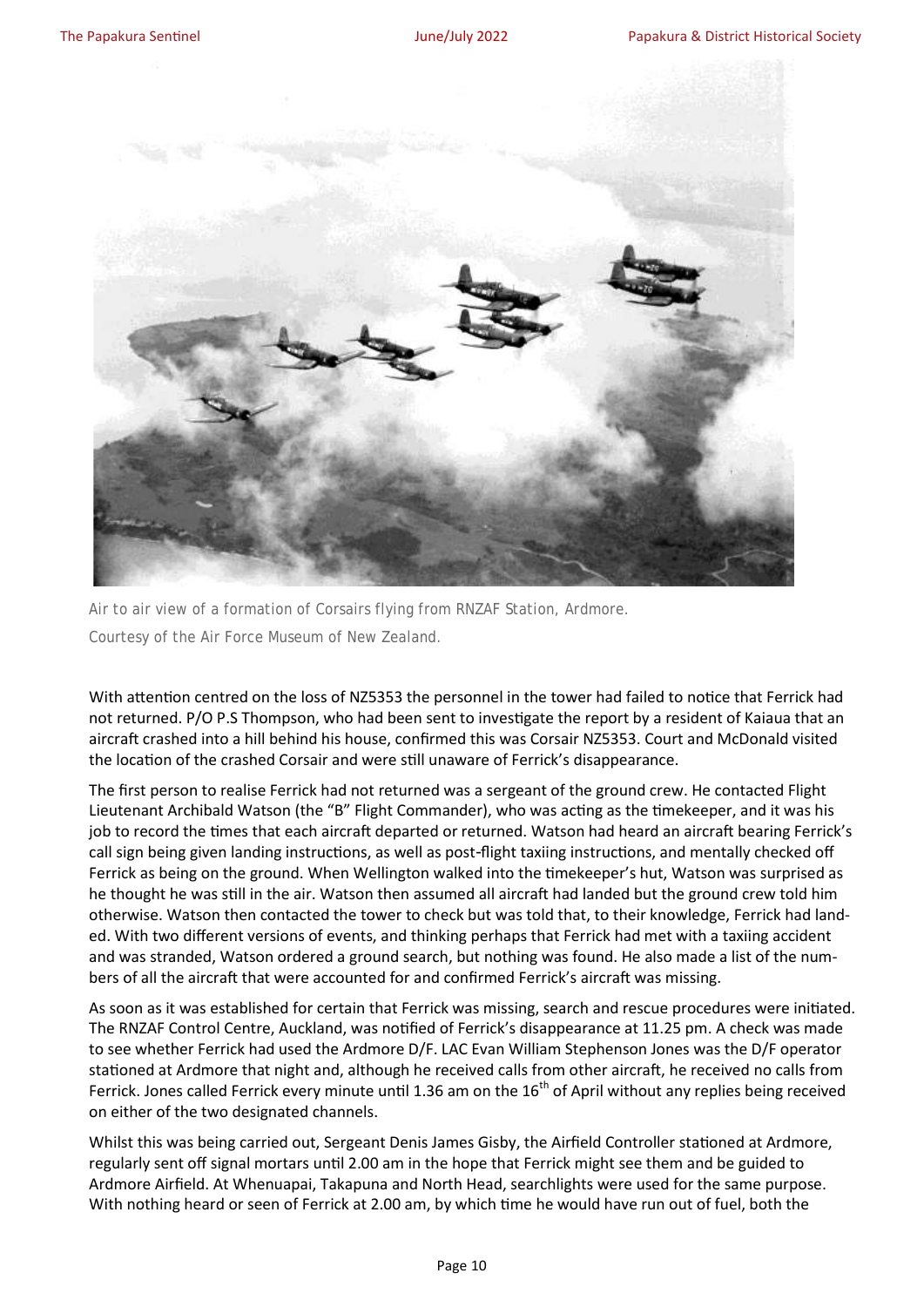Whenuapai and the Ardmore towers closed for the night.

At 7.00 am on the morning of the 16 April, an aerial search got underway for Ferrick and Mortimer (who still had not been found). The search was essentially in two parts. One section of aircraft was to look for Mortimer who, having stated he was bailing out of his Corsair, would probably be located somewhere downwind of where NZ5353 had been found at Kaiaua. The other section of aircraft was to concentrate their search around an area off Waiheke Island where a questionable radar plot was made. Because of the nature of the plot, no reliance could be placed on it, but as this was the only search clue to go on, this area was thoroughly searched. This plot also tied in with a report from a navy gun position at Camp Emu on Motutapu Island where it was reported that an aircraft flew low over the camp at approximately 11.00 pm.

Four Harvard aircraft concentrated a search in the Kaiaua area and the Firth of Thames while another Harvard searched the area around Waiheke and Motutapu Islands. Poor weather forced the aircraft in the southern area to turn back to base. At 9.45 am four Harvards again went out to search the area around Kaiaua and the Firth of Thames. Mortimer's body was found at approximately 10 am by a ground search party and upon receiving this info, the Harvards returned to Ardmore. This completed the search for Mortimer, but the search for Ferrick and NZ5544 continued.

Four Ventura aircraft of No. 4 squadron operating from Whenuapai searched the firth of Thames area from 6.20 am to 7.40 am, and were forced to return to base due to poor weather. Once the weather had cleared, further searches were carried out between 8.39 am and 1.23 pm without success. Two Harvard aircraft again searched the Waiheke Island area between 10 am to 11.45 am. It was not until 11.23 am on the morning of the 16<sup>th</sup> of April that the control center was advised that Ferrick had requested permission to enter the Whenuapai traffic pattern. Because of this a search was not carried out in the vicinity of Whenuapai until the afternoon. At 1.50 pm two Harvards searched the local area plus the Waitakeres for 40 minutes before carrying out another search around Waiheke Island and out towards the Coromandel Peninsula. A total of 19 flying hours by the searching aircraft had been made without sighting anything of Ferrick or his aircraft.

Earlier in the day, a radio station began to broadcast a message to the public requesting any info that might assist in locating Ferrick and his aircraft. As a result, a considerable number of reports were received and investigated. Many people reported seeing flashes and explosions during the night, but these were more often than not linked to the crash of NZ5353 or the firing of signal mortars from Ardmore. Several reliable reports were received from people near the Waitakere Ranges. These included a report by two rangers, a Mr. Ash and a Mr. Cummings, who noticed a low–flying aircraft near Mountain Rd at between 11.30 pm and midnight. Land searches were undertaken in the Waitakeres, but these were confined to the high points only as a full search of the area was not practical due to the nature of the terrain.

On 17 April the size of the search area was increased and five Harvard aircraft from Ardmore carried out 13 searches in a total time of 13 hours 17 minutes. In addition to going over areas of Waiheke Island and the Waitakeres again they also searched the west coast from the Kaipara Heads down to Manukau Heads and the Waikato River mouth. Searches were carried out on the Coromandel Peninsula from its northern-most point down to Thames and in areas east of Whenuapai. Three Oxford aircraft from Hobsonville also carried out searches covering the areas from Campbells Bay to the Whangaparaoa Peninsula, Waiwera, Parakakau, Pahitoa and Atuamui areas without success.

On Wednesday April 18 the search was scaled down; two Harvards carried out three searches on the Manukau Heads, the Waitakeres and Helensville areas. A Corsair also searched the Hunua Ranges, but nothing was sighted. With no reliable reports being received from anyone who had witnessed a crash or seen any smoke from a fire, searches could only conclude that NZ5544 had either crashed into the sea or in a remote area covered with thick bush. The search was therefore abandoned at 2 pm. In all, 18 aircraft had carried out a total of 46 sorties in a total flying time of 52 hours 13 minutes.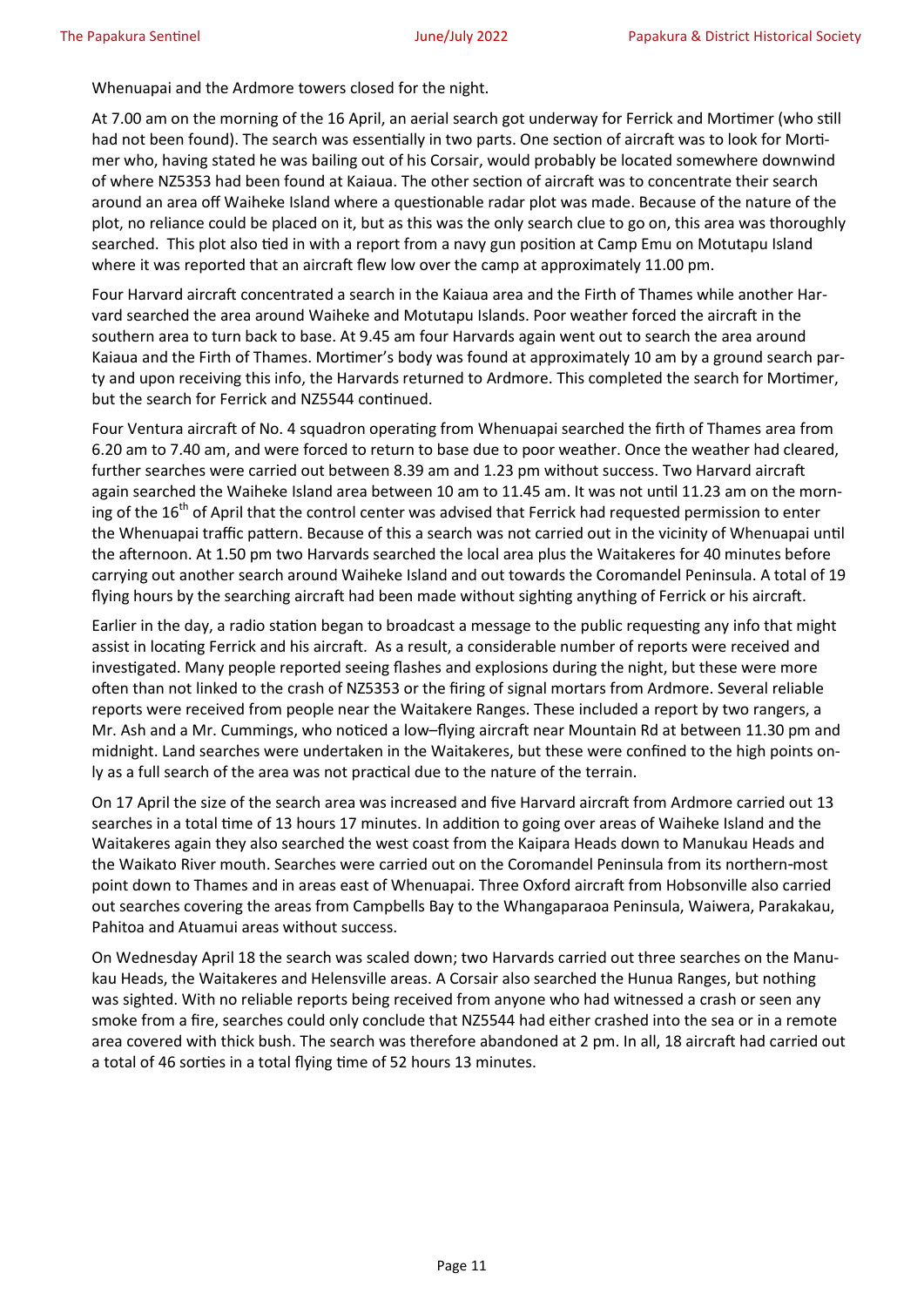

Group. No. 22 Squadron personnel in front of a Corsair, at RNZAF Station, Ardmore. Believed to be before leaving for their third tour of duty. S.C Ferrick is seated at the front left, S/L Court seated front middle and A Mortimer seated 3<sup>rd</sup> from the right.

#### Courtesy of the Air Force Museum of New Zealand

So what had happened to Ferrick? He was considered a capable as well as sensible pilot with a cool head, and viewed as one of the better pilots within the squadron. At Ardmore he undertook a link trainer program and used the Ardmore D/F during sorties so would have been familiar with the system and known its limitations. If for instance he was disorientated due to cloud cover Ferrick was more than capable of climbing above the cloud using his instruments and then calling Ardmore D/F for a position fix. Ferrick had flown over five hours on Corsairs at night and 17 hours total night flying on different types of aircraft. The radio calls that were made had been done in a calm assured voice that would indicate that everything was functioning normally and he knew his position. Pilot incapacitation seems unlikely because if Ferrick felt unwell he would have radioed the tower, and even if the radio failed that would not have prevented him from returning to the airfield if knew his position. The fact that he called Whenuapai to request a clearance to join the circuit meant that he must have been close to the airfield and made visual contact of the nearby area. It can be reasonably assumed that the crash must have happened suddenly as no mayday was heard. Few things could have caused such a sudden end; critical structural failure or meeting terrain suddenly are the two most likely options. The later theory has credence because there are many high points and if the aircraft was turning anti-clockwise and northeast of the airfield there are multiple pieces of high terrain that could have been impacted with.

The reported sightings of an aircraft, many of them at 11 pm, were over a wide area. These sightings illustrate that during a search, it is difficult to separate actual sightings from hoaxes or those people who thought they saw or heard an aircraft. The last pair of Corsairs to land at Whenuapai were Wellington's and Quarrie's which were on the ground at 10.50 pm. The Corsair sent out to search that was flown by Thomp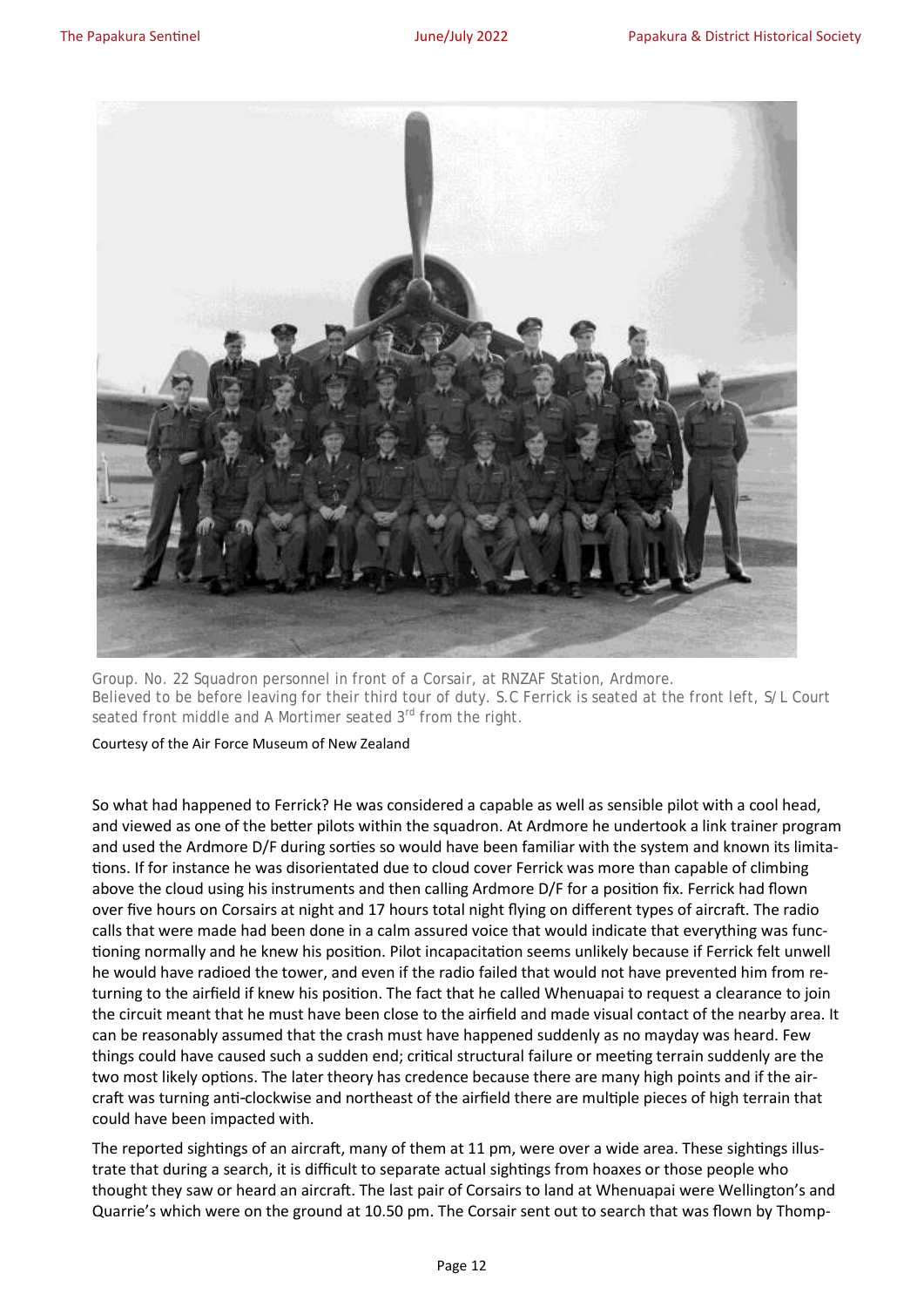son landed at 11.20 pm, so the only Corsair that could have been in the air at 11 pm would have been Ferrick's or Thompson's. With Thompson flying directly to Kaiaua and back, any Corsair sighted to the west, north or east of Whenuapai must have been Ferrick's. Some credible sightings are:

- 10.45 pm, a Mrs Jinks, postmistress of Browns Bay, saw a red flash in the direction of Rangitoto;
- 11 pm, a Mrs Cerutty of Epsom saw an aircraft pass over going due west ;
- 11 pm, a Mrs O'Leary heard an aircraft over Titirangi for half an hour before it went in the direction of Onehunga;
- 11 pm, a Miss Morton heard an aircraft very low in the vicinity of Howick;
- 11 pm to midnight, a Mrs Allan heard an aircraft fly over Milford. The engine was missing badly, and it spluttered 2 or 3 times before ceasing altogether going in the direction of Tiri;
- 11 pm, a Riverhead State Forest ranger saw an aircraft low over forest area going in an easterly direction;
- 11.10 pm, a Mrs Elliot of Waikoukou Valley, Waimauku, heard an aircraft fly so low that she rushed outside. She saw the aircraft flying very low heading into the forest area of Whenuapai;
- 11.35 pm, Mr J W Wallace and wife saw a bright light in the centre of Waiheke Island.

Given these reported sightings it is clear to see why the search was centred on Motutapu, Waiheke Island and Waitakere Ranges. The court of inquiry which was held on the 19th April 1945 could not find any reason for the aircraft's disappearance. Assuming NZ5544 crashed in some remote area, where would it most likely be found? The likely areas were the Waitakere Ranges, the floor of the Hauraki Gulf, or somewhere in the sea between Muriwai Beach and the Manukau Heads. Contemporary searches have proved fruitless, with many supposed sightings over the years turning out to be trees or other unrelated artefacts. Whatever the aircraft's location, finding it will help solve the mystery of Ferrick's disappearance when he was so close to landing at Whenuapai.

#### **References**

Air 1. (1945). *25/2/2156.* Archives New Zealand Head Office.

Bentley, G. (1969). *RNZAF – A short history.* A.H. & A.W. Reed.

Cox, B. (1987). *Too young to die.* Century Hutchinson.

Darby, C. (1978). *RNZAF – The First Decade, 1937-46*. Kookaburra.

Ewing, R., & Macpherson, R. (1986). *The history of New Zealand aviation.* Heinmann Publishers.

Horn, A. (1990). Corsair pilot. *New Zealand Wings Magazine, 58*(6), 6.

Horn, A. (1992). Corsair memories. *New Zealand Wings Magazine, 60*(6), 34.

Montgomery, E. (2021). *Pacific Corsair, the Vought Corsair in New Zealand Service.* Ventura Publications.

New Zealand Police Gazette. (June 27, 1945). *Volume LXX.* 476.

Russell, W. (1984). *New Zealand permanent Air Force and Royal New Zealand Air Force colour schemes: Volume 3.* Warren P. Russell.

Rudge, C. (2001). *Missing! Aircraft missing in New Zealand 1928-2000.* Wyatt & Wilson Print.

# **Interview**

**Alan Knowles is the Papakura Museum Curator in the absence of Ione,** and has thrown himself into his work with enthusiasm and energy. Editor decided to challenge him with three difficult questions. I asked:

#### **What drives you?**

Ever since I can remember I have always had a passion for museums and its related fields such as history and archaeology. A museum provided an escape and felt like somewhere that valued life, education, and the preservation of culture. Every time I went on a field trip to a museum or was taken by my family, I would get excited and struggle to sleep in anticipation. In general, my motivation comes from achieving goals, tasks that I set myself, and my constant thirst for knowledge as well as trying to consistently reach higher levels of my personal best. It sounds a bit cliché but the process itself is just as fulfilling as the successful attainment of goals as facing challenges enables to me to grow.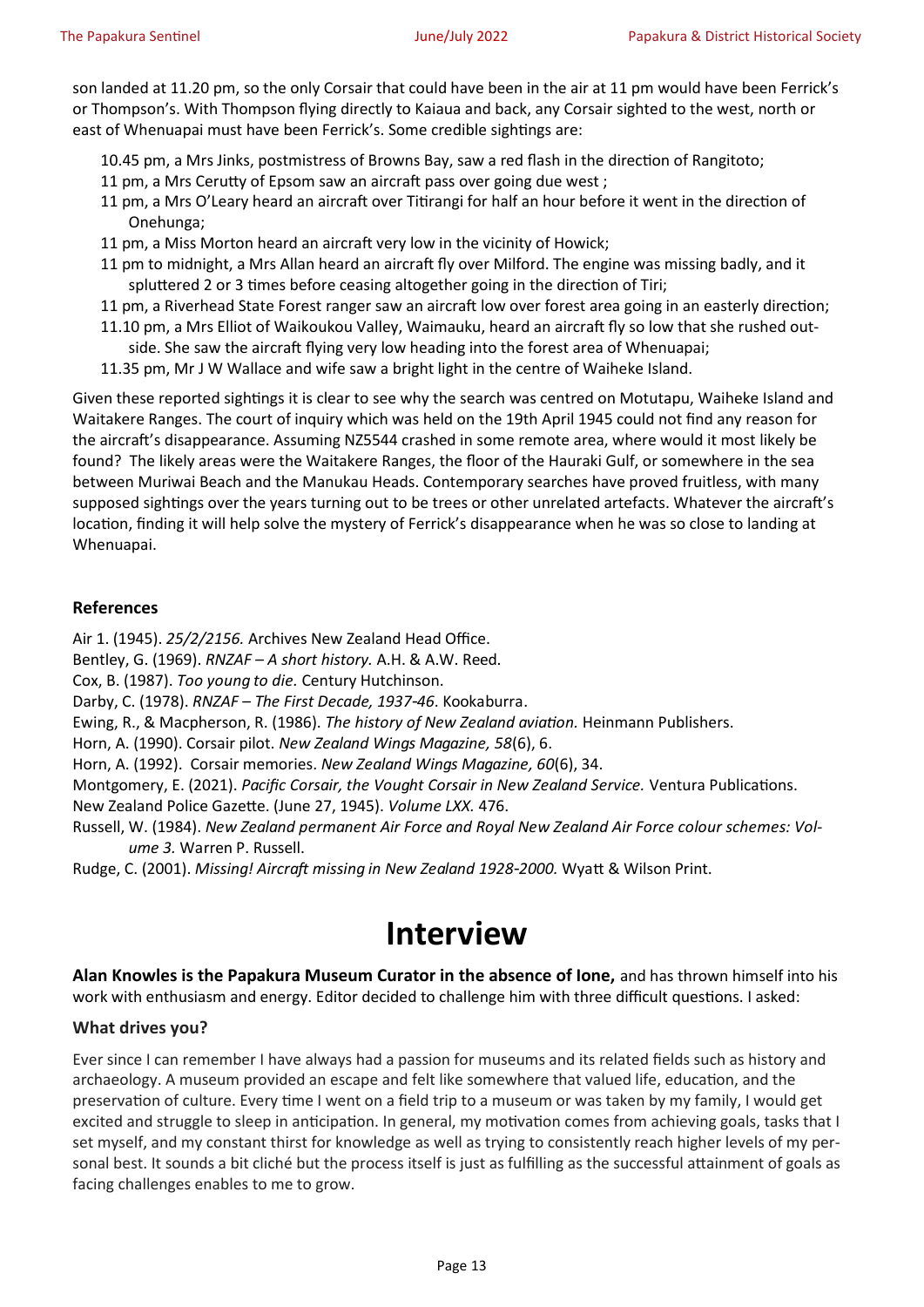Having the privilege of working within the museum sector enables me to view the present through a different lens, as understanding the past changes our relationship with the present and ultimately will enable us to view the future with quite remarkable accuracy. Caring for museum collections, developing exhibitions and displays, undertaking research and writing are all passions of mine which my role as curator enables me to fully indulge in, lucky me! Working alongside and meeting so many experienced, passionate, and knowledgeable people who know and research Papakura history is fascinating and provides me with plenty of drive!



#### **Describe your ideal museum.**

The ideal museum would have amazing artefacts, inspiring displays, interactive exhibits, research facilities, and be a space where all in the community feel welcome. The public are drawn in by fresh and exciting exhibits that are educational and stimulate thought as well as discussion. It is paramount that a museum is clear in its function and purpose. The main mission of any museum is preserving, collecting, interpreting, and displaying artefacts of significance for the study and education of the public. My view is that museums are more relevant today than they ever have been. Museums have the power to shape society as they provide an opportunity to learn from the past, act as a focal point that brings communities together, enable access to all and stand strong in the face of adversity. For a local museum such as Papakura it is important to highlight how history interacts with present day issues. Museums act as the custodians of not only the physical artefacts but also function as vessels through which stories are told. Many museums take the idea of

the community space to the next level and enable dedicated spaces and artefacts that have a connection with a particular group of people, such as local iwi for example, to be cared for and curated by the communities themselves. The museum essentially acts as the storehouse within which artefacts can be connected with communities that reinforce identity as well as meaning. For a regional museum such as Papakura there could ideally be a dedicated space that could be created by the community that could focus on local issues. Enabling the museum to be accessible to all of the community is a fundamentally important concept within an ideal museum. It should act as a focal point where every member of the community can be welcomed and transported to another time or place. Larger museums have attempted to make their collections more accessible to the public through guided behind-the-scenes tours and establishing informal spaces where the public can interact with each other and the museum's professional staff at scheduled face to face opportunities. This enables conversation to flow and provides an insight into the responsibilities as well as challenges of museum staff. As a smaller regional museum, the potential for Papakura is huge, as opportunities for informal interactions and creating a truly community space are abundant. This automatically provides an advantage over the larger institutions which are investing large sums of money and resources in attempting to achieve this.

#### **How did you get to this point?**

I have been lucky to pursue my passions and interests through my study and working life. I grew up in Papatoetoe and after travelling around I'm still living there! I went to Papatoetoe High and then I got an apprenticeship in the electrical trade. I always had a hankering for history and I just happened to be at Auckland University one day and found out about the history and archaeological programmes there. I enrolled in a B.A double majoring in Anthropology and Ancient History. I studied archaeology, participated in excavations, read Egyptian as well as Roman history extensively and learnt to read hieroglyphics. I then pursued my MA in Ancient History which enabled me to study Egyptian history in depth and was lucky to be supervised by Anthony Spalinger (one of the world's foremost Egyptologists). I was then looking at PhD study overseas but felt I needed a break before undertaking such a commitment. I took a position as a community worker with the Salvation Army in a newly established outlet in Panmure. Throughout though I had pursued my other passion which is aviation. I studied for my pilot's licence and have held it for a number of years now and have an extensive knowledge of all things aviation both past and present. I then decided to do more study and enrolled in a Postgraduate Diploma in Museum Studies, this time through Massey University. During this time, I was lucky to undertake projects with Auckland Museum and attained an internship with the registry team at MO-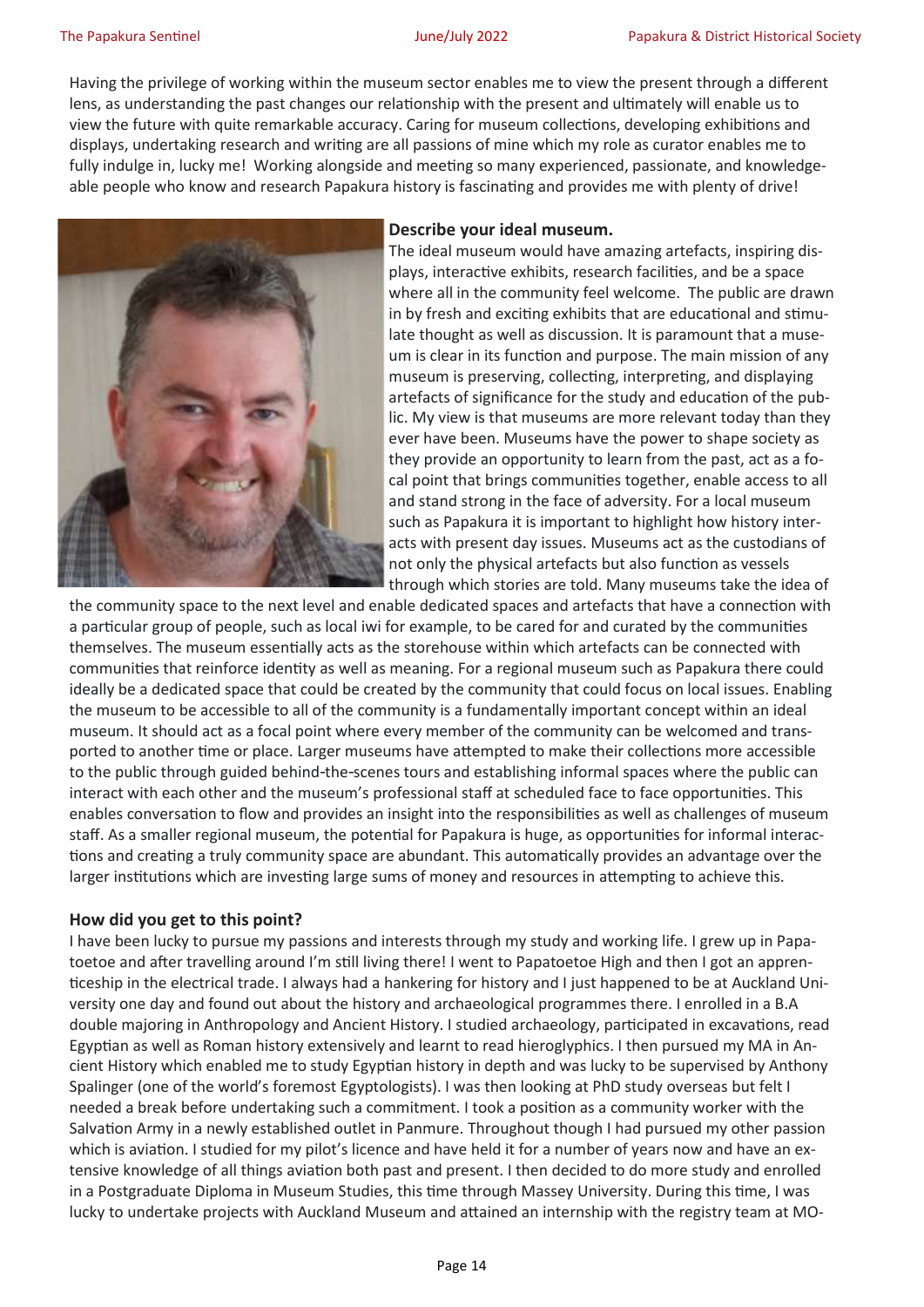TAT. I also decided to undertake another degree and attained a Bachelor of Aviation Management, also through Massey University. As a result of this I undertook an internship through Air Chathams based at Auckland airport both flying and working within their operations control department. With Covid, the aviation industry has experienced a downturn and the airlines staff were placed on casual contracts and forced to find other avenues of employment. By this point I had been part time at MOTAT for nearly 4 years during which I gained amazing museum experience, and that has led me to my current role as Papakura Museum curator. I feel extremely grateful and privileged to be entrusted with such a role and look forward to the experiences ahead, I love every moment of it!!

Thank you Alan. Interview by Editor.

# **Kirikiri Three second generation cameos**



**The first** is a group of gumdiggers, photographed some time after 1899 at Glenora Park, a full 34 years or more after *Viola* and *Resolute*  arrived in New Zealand. (Thankfully someone had named all but one of them). Of the 19 men aged between their teens and early 50s, six had either arrived as teens in 1865 (the two Stewarts—Peter, back 3rd from right and Robert, middle right) or like Norman and Frank McLeod, (either end of back row), Jack Croskery (back 5th from left) and Jack Nealie (front right) were New Zealand-born children of

Kirikiri settlers. Norman and Frank McLeod were sons of Hugh, the retired soldier who had also been a gumdigger, and his wife Elizabeth. William Charles Derbyshire (standing next to Frank McLeod) had married their sister Elizabeth, so was an in-law. The presence of Bill McLeod (front left) poses a question. He is not known to be a child of Hugh and Elizabeth. However there was a William born to John and Catherine McLeod, who had left Kirikiri years before. If he was their son, it might suggest a relationship between the McLeod families. In any case a full third of the 19 had connections to our Kirikiri community.

The photo lends itself to different conclusions. Kirikiri was a significant part of the total Papakura population— in Papakura school, Presbyterian church and sports teams as well as work groups like these gumdiggers and the Coulthard sawmillers. Close family connections formed since first meeting in Glasgow or on board ship in 1864-5 persisted at the core of this group. (Bill Croskery would marry Margaret Stewart in 1911.) And thirdly, since gumdigging provided an opportunity in hard times, these young men were pleased to have work and income.

**The second cameo** reminds us that Kirikiri settlers were often part of a chain migration. Andrew McClymont arrived in NZ several years before his parents and youngest brothers landed from the *Resolute*. Mary Veitch arrived two years after her father William, his second wife Sarah and two brothers arrived on the *Viola*. In 1868 the two married at the home of her father. The couple continued to live on Andrew's land near Ardmore school. But in 1882 he placed his two lots on the market.

He got his Master Mariner's ticket, and like a disproportionate number of Scots, invested in ships and began trading round the coast based in Auckland. He began with a 52 ton schooner, *Cutty Sark.* In early 1882 he and a partner acquired the fore and aft schooner *Saxon* of 58 tons. Mrs McClymont was a passenger on one trip to Greymouth. His arm was crushed in a wharf accident in that year, and it was amputated. He may have withdrawn from direct control of ships, but early in the following year he went to Rarotonga as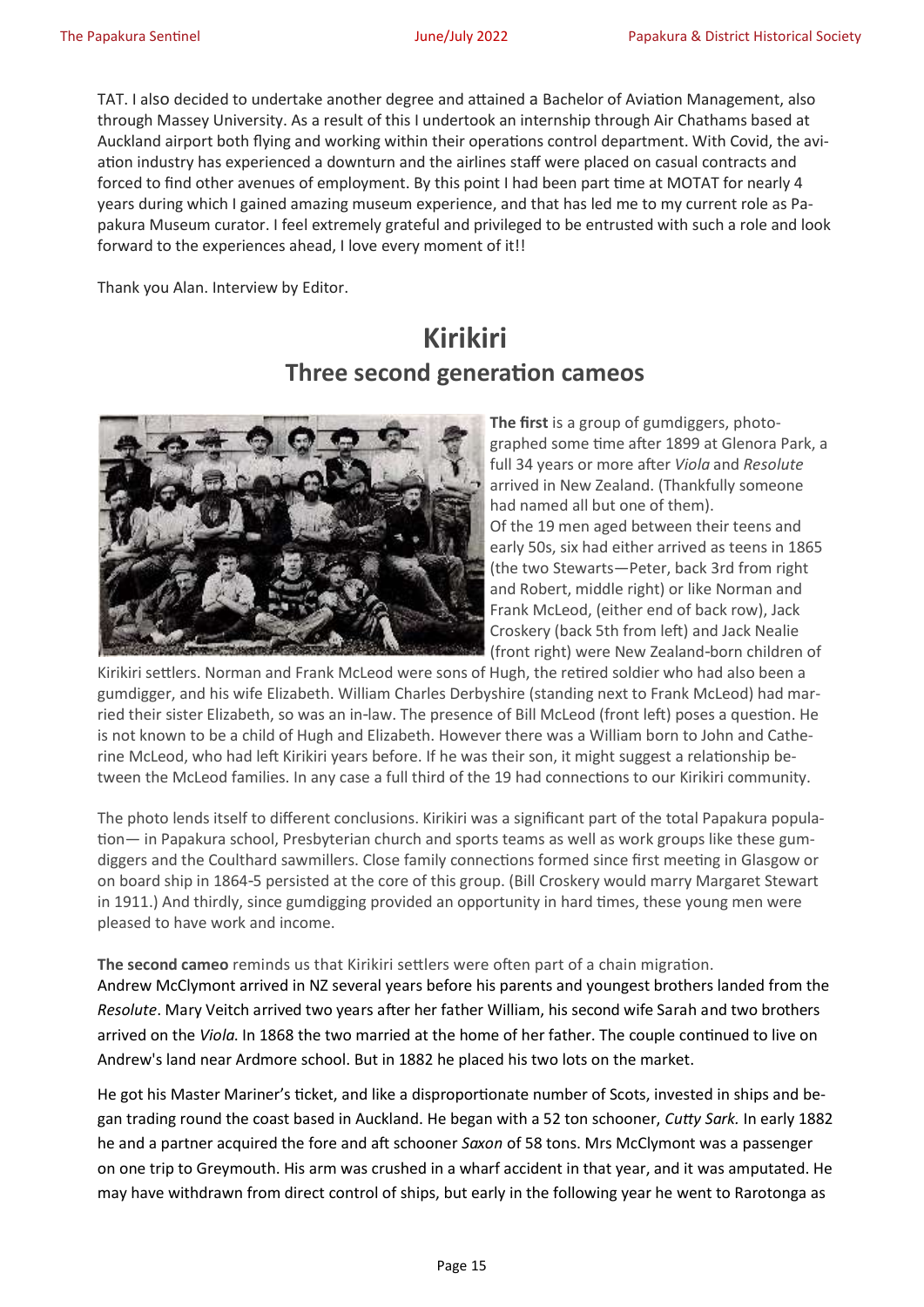a passenger on his ship. He resumed his role as captain. In March 1885 he bought for £550 the *City of York*  and advertised it for excursions, towing and fishing. One trip went round the islands as far as Waiheke for 2s. But the project may have misfired. He had difficulty paying crew, and became bankrupt with liabilities of £112 9s 7d and assets of £10: the *City of Cork* was seized by mortgagors, to be sold a month later. Once his bankruptcy was closed, in 1889 and 1890 he was skippering the 99 ton schooner *Waireka*, usually between Auckland and Lyttleton. Although these were the main ports, he was familiar with the New Zealand coasts, Russell, Whangaroa, and Hokianga in the North, Thames and Manukau, Napier and Wellington. On one occasion he took *Waireka* to Rockhampton. The last reference to him as a master was when he advertised the cutter *Janet*, 27 tons, for a voyage to Norfolk Is. Meanwhile, In his father-in-law's 1891 probate records he is described as a storekeeper.

By September 1892 he was in ill-health; he clearly became depressed and started drinking. His attempted suicide in 1894 led to a trial, and he died the following year on 9 November 1895 at his residence in Chapel St. He was 54. His widow survived him by fourteen years, dying in 1919. The couple left no children. (Neither did her brothers, so there are no descendants in NZ of the Veitch family.)

**The third cameo** signals the influence of other people's stories on the lives of our settlers. **Thomas Neillie**, a woodsplitter, married Mary Devin in 1879. Her back story appears to have saddled them both with a series of difficulties. Thomas was the younger son of Thomas and Martha. Unlike his older brother he did not start life in New Zealand with a land grant, and when he bought land it was in Mount Roskill. Thomas and Mary appear to have been plagued by an enemy. In 1882 Superintendent Thomson 'despatched a detective to Papakura to investigate a case of suspected incendiarism… The house of Mr Neillie near Papakura was destroyed by fire on Saturday … during the absence of the occupants, and as it was uninsured, the loss, expected at £200, will fall on Mr Neallie. There are various circumstances connected with the affair that lead to the conclusion that it was not accidental, and these will be thoroughly investigated by the police officer.' (in light of subsequent events I assume this is Mr Thomas Neillie.)

Problems continued. In 1885 one Alexander McLeod was summoned in a court case for assaulting Mr Thomas Neillie of Mt Roskill Road, throwing him to the ground and pulling out part of his beard (which was presented in evidence.) Apparently the dispute had erupted when McLeod, who owed Neillie £50 told him that he had bought land and paid a deposit on it, and Neillie had argued that he should have paid his debt first. Mrs Neillie ruefully confessed him to be a son-in-law. Following up this relationship turned up a sequence of unfortunate events, uncovered step by step back from the assault.

Mary Ann was a widow when Neillie married her. In 1875 Mary Grace had married Hugh Devin, formerly of Chicago, Illinois, who died of cancer at Tokatea, Coromandel, on 15 February 1876, aged 34 or 37.. Previously she was married to Jeremiah Grace, and the couple had had five children. Her daughter, Mary, would marry the bellicose Alexander McLeod in 1883. It is not clear what happened to Jeremiah Grace. There could have been two men of that name, on Auckland shipping lists in 1856 and 1858. One of them, a blacksmith, was a habitual drunkard who on one occasion threatened his wife and fired blanks in the house with his Enfield rifle, so Mary may have been a deserted wife when she married Devin.

In 1887 a building on Mt Roskill Road, including the shop and house of Mr Reynells, belonging to Mr Neillie of Papakura, caught fire, the fire spreading to neighbouring homes and a shop. The newspaper report ended: 'Mounted Constable Kelly and Constable Dewes were present, and the former made exhaustive enquiries respecting the origin of the fire, though with little success. The cause of the outbreak is shrouded in mystery.' (And no evidence it was resolved.) By this time Thomas was not well. He died a year later, but had spent 23 months in hospital with paraplegia. Unsolved mysteries were buried with him.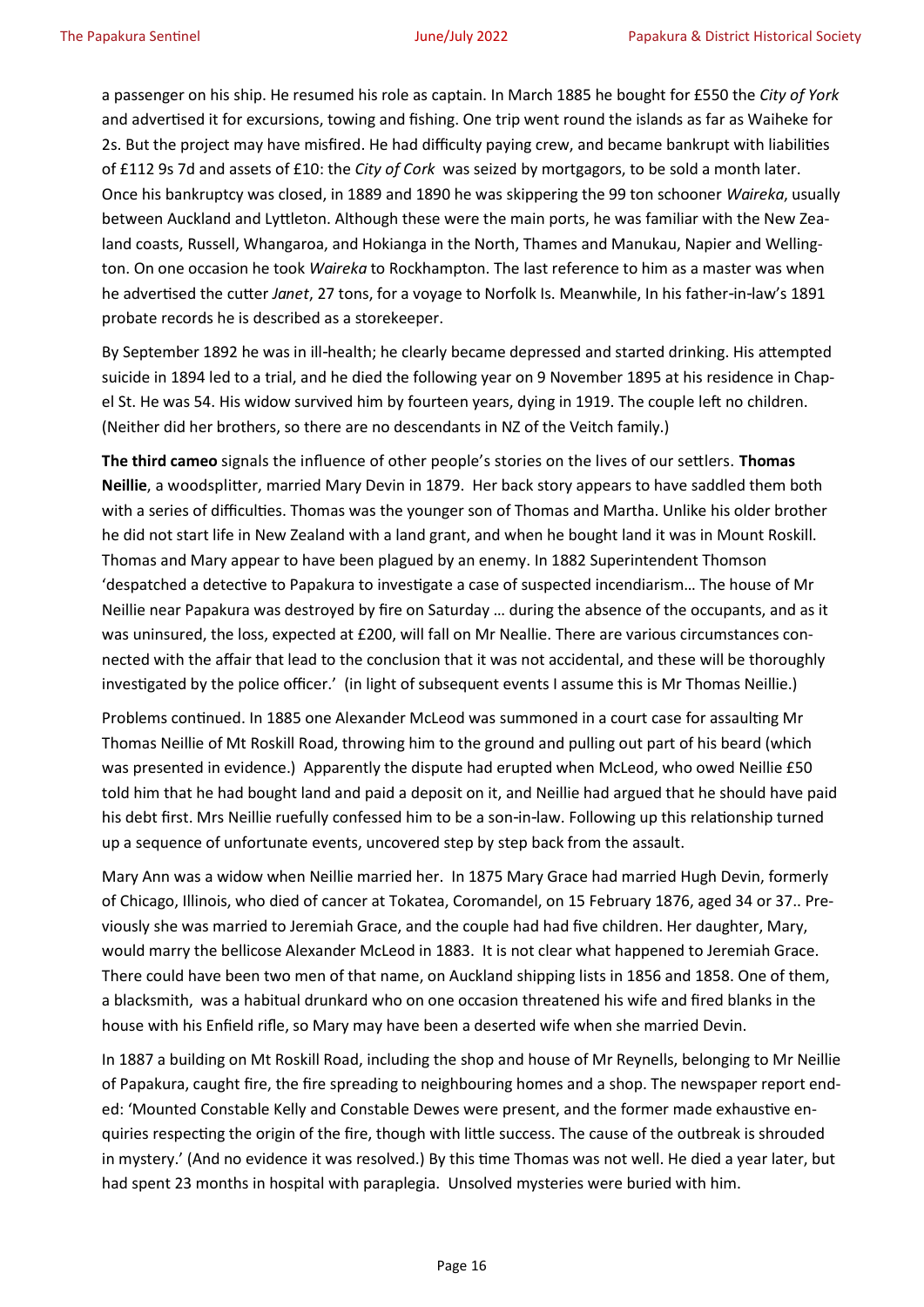# **NOTICES**

# **MEETINGS:**

**(held in the Papakura Library meeting room):**

**June meeting, Thursday 23 June at 1 pm. Phil Sai-Louie, on Great Kiwi brands.**

**July meeting, Thursday 28 July at 1 pm. Terry Carson, The Medieval Machinegun: a look at the impact of the longbow in British history.**

# **MUSEUM EXHIBITIONS:**

**Lens on Papakura district—June to August.**

**50 years of the Papakura Museum—September (coinciding with celebration of 60 years of PDHS)**

**Meetings** are held on the fourth Thursday of each month at the Library Meeting Rooms opposite the Museum, starting with the talk at 1 pm, continuing with business and afternoon tea (for a **\$2 gold coin** minimum). All are welcome. Phil Sai-Louie arranges our interesting speakers.

**Events are advertised** here, on the screen in the Museum window and on our blog and Facebook pages. Please check for updates and Museum news.

**Trips** are usually held on the fourth Saturday of each month two days after the meetings. The bus leaves from East Street behind the Access Point building at 10 am, unless otherwise stated. Cost is \$5 more for nonmembers, but anyone is welcome on a first come first

aboard basis. Please register early and advise if unable to attend as numbers are limited.

**To register for trips, please ring Dave at (09) 2984507**

 **Visit Papakura Museum on Website: www.papakuramuseum.org.nz Our blog: https://papakuramuseumblog.wordpress.com Facebook : www.facebook.com/PapakuraMuseum/**  MUSEUR **The Papakura Sentinel is a bimonthly magazine of the Papakura & Districts Historical Society. Your contributions are welcomed. Please send directly to Terry or Rob by email: pdhs@papakuramuseum.org.nz**



*The Papakura Museum & Sentinel are supported by*